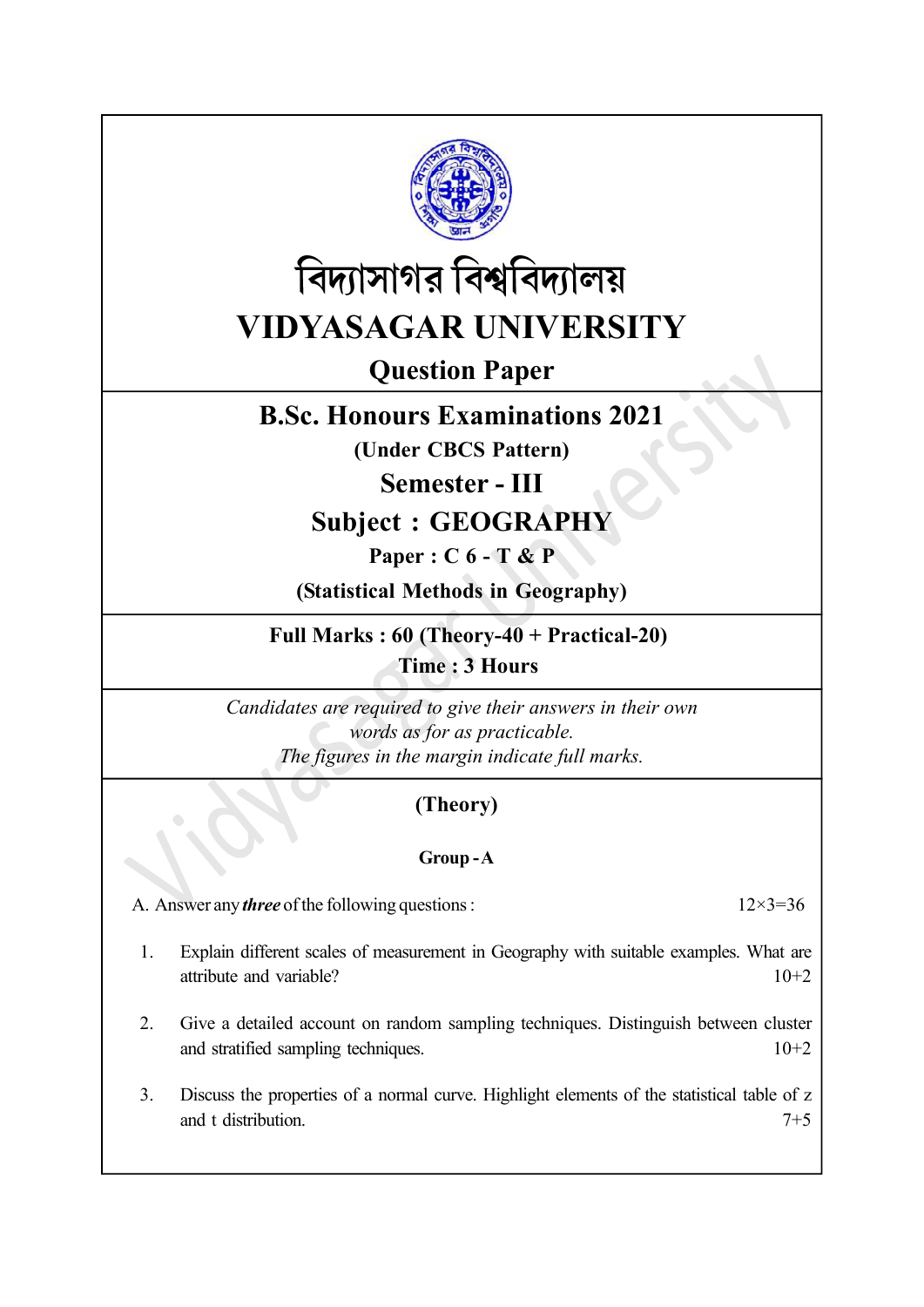4. Mention properties of a linear regression. Distinguish between correlation and regression. 7+5

- 5. Define Dispersion. What is the purpose for measuring Dispersion? Write down the merits and demerits of different measures of dispersion? 2+4+6
- 6. What is time series data? Discuss the trend line with special reference to moving average. 2+10

#### Group - B

B. Answer any two of the following questions :

- 1. What is Probability sampling?
- 2. State the uses of Quartiles.
- 3. Distinguish between 'variable' and 'constant'.
- 4. What is the basic difference between 'standard error' and 'probable error'?

#### (Practical)

### Paper - C 6 P (Statistical Methods in Geography)

#### Marks : 20

#### Group-A

Answer any **one** of the followng questions :  $20 \times 1 = 20$ 

1. The following table represents literacy rates in 100 stations. Consider the dataset and answer the following.

| 50.4 | 70.3 | 60.5 | 59.1 | 74.9 | 67.0 | 58.6 | 80.5 | 70.0 | 69.7 |
|------|------|------|------|------|------|------|------|------|------|
| 43.5 | 63.8 | 54.3 | 57.7 | 72.6 | 65.4 | 45.7 | 78.5 | 67.9 | 65.9 |
| 54.6 | 71.3 | 63.3 | 66.3 | 77.8 | 72.2 | 67.4 | 85.4 | 76.5 | 75.9 |
| 33.1 | 59.7 | 47.0 | 51.5 | 71.2 | 61.8 | 43.0 | 66.6 | 55.5 | 56.4 |
| 76.5 | 86.1 | 81.9 | 81.2 | 90.0 | 86.0 | 38.9 | 67.3 | 53.6 | 55.4 |
| 51.9 | 77.4 | 64.7 | 60.2 | 80.3 | 70.3 | 56.9 | 76.1 | 66.6 | 68.1 |
| 43.0 | 73.3 | 60.0 | 64.3 | 85.2 | 76.2 | 87.9 | 94.2 | 90.9 | 92.1 |
| 70.4 | 88.4 | 81.1 | 79.5 | 91.5 | 87.1 | 80.5 | 92.5 | 86.7 | 87.9 |
|      |      |      |      |      |      |      |      |      |      |